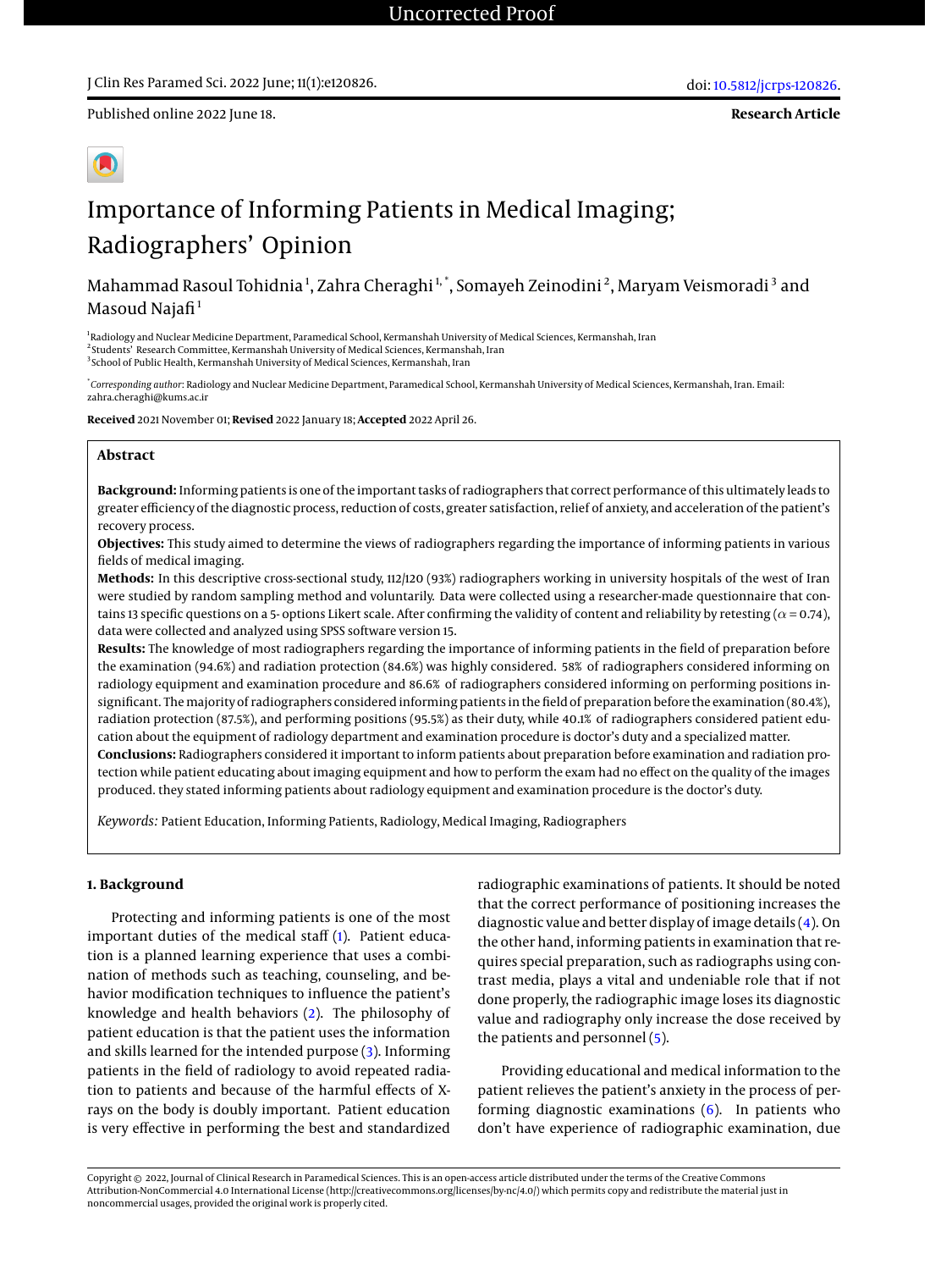to their lack of knowledge of radiographic equipment and the examination procedure, they are anxious, which can lead to imaging in inappropriate respiratory phase or uncorrected position, blurred image due to patient movement, and Distortion of diagnostic information in medical images [\(7\)](#page-5-6). On the other hand, informing on the dangers of ionizing radiation and how to protect against it for the patient and patient companions, whose presence is necessary during exposure, can show the need to use lead shields and stay as far away from the radiology tube as possible  $(8)$ . Knowledge and information in this field leads to more accuracy of the patient and his companions for optimal cooperation in performing the examination and more observance of the principles of radiation protection by him [\(9\)](#page-5-8).

Patient education increases patient satisfaction, which is one of the most important professional priorities in the field of medical centers [\(10\)](#page-5-9). In imaging examinations, informing patients can reduce the possibility of repeating the examination that prevents the patient, the patient's companions, and staff from receiving additional radiation. This matter can also reduce diagnostic and treatment costs, which in the field of radiography is of great impor-tance due to the high cost of medical imaging [\(11-](#page-5-10)[13\)](#page-5-11). In addition, any patient who is imaged using ionizing radiation must receive accurate and understandable information to decide on the need for the examination and know the consequences of their decision [\(14\)](#page-5-12).

Although informing patients is part of thejob of health care providers and has long been proven necessary in radiology centers, it is still a relatively new phenomenon in practice and is often incompletely performed [\(15\)](#page-5-13). In the field of patient education, it is shown that the little information provided by the staff of medical and diagnostic centers is not fairly distributed, so that some patients, such as children and the elderly, receive less information than others [\(16\)](#page-5-14). Knowing the radiographers' views on the importance of informing patients, which is one of the objectives of this study, can be the basis for any decision-making, planning, and action to improve patient education.

## **2. Objectives**

This study aimed to determine the view of radiographers about the importance of informing patients in various fields of medical imaging in 2020.

# **3. Methods**

In the present descriptive cross-sectional study, the views of 112 radiographers on the importance of informing patients in educational and medical hospitals in the west

of Iran in 2020 were studied by random sampling. In total, out of 120 distributed questionnaires, 112 (93%) answered the questionnaire completely. Participation of samples in this study was voluntary, anonymous questionnaires and the principle of confidentiality of information were observed.

The data collection tool was a researcher-made questionnaire that the validity of the questionnaire was assessed by content validity method. For this purpose, the questionnaire was provided to 5 faculty members in the field of radiology and after applying the necessary corrections according to the faculty member's opinion, the validity of its content was confirmed. The reliability of the questionnaire was proved by retesting. First, the questionnaire was completed by 10 selected radiographers from the target population and after 30 days, the same radiographers completed the questionnaire again and the data were collected and the results were compared using Cronbach's alpha test with 74% was confirmed.

Data were collected using a questionnaire that included two sections of demographic information and 13 specific questions. Demographic questions including age, gender, job interest, degree, workplace department, clinical experience, and shift work of radiographers. Specific questions including 13 specific questions in four aspects of the importance of informing patients about preparation before the examination, the importance of informing on the equipment of the radiology department and examination procedure, the importance of informing on radiation protection, the importance of informing on the performance of the position were collected with a 5-option Likert scale in 2020. After collecting the completed questionnaires, the data were entered into SPSS software version 15. For quantitative variables, mean and standard deviation, and qualitative variables, frequency tables were used. When our data follow a normal distribution, parametric tests such as one-sample t-test and analysis of variance otherwise nonparametric methods such as Mann-Whitney and Kruskal-Wallis are used to compare the groups.

## **4. Results**

The mean age of radiographers was 33.46  $\pm$  8.76 years. The majority of radiographers were female (67%), average job interest (53.6%), bachelor's degree (88.4%), more than 10 years of work experience (42.9%), morning shift (42.9%), and worked in the radiography department (48%) [\(Table 1\)](#page-2-0).

The results of correlation tests showed that there was a significant relationship between the variables of age, gender, clinical experience of radiographers with the variable of the importance of radiation protection informing patients (P-value  $< 0.05$ ) [\(Table 2\)](#page-3-0). There was a significant re-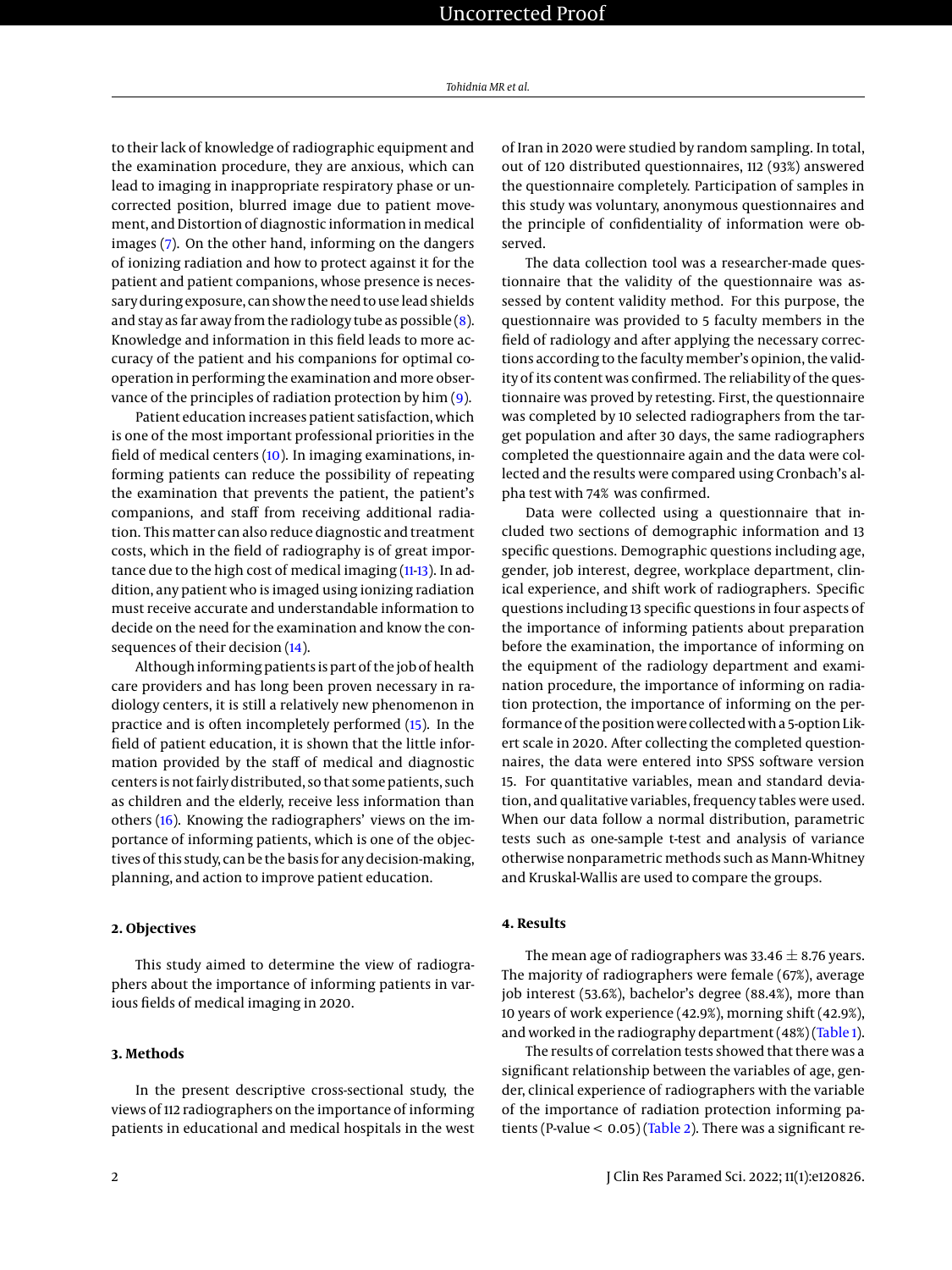<span id="page-2-0"></span>

| Table 1. Demographic Characteristics of Study Participants |           |  |  |  |  |
|------------------------------------------------------------|-----------|--|--|--|--|
| <b>Characteristics</b>                                     | No. (%)   |  |  |  |  |
| Female gender                                              | 75 (67)   |  |  |  |  |
| <b>Clinical experience</b>                                 |           |  |  |  |  |
| $<$ 5 years                                                | 64(41.1)  |  |  |  |  |
| Between 5 and 10 years                                     | 18(16.1)  |  |  |  |  |
| $\geq$ 10 years                                            | 48 (42.9) |  |  |  |  |
| Job interest                                               |           |  |  |  |  |
| Much                                                       | 41(36.6)  |  |  |  |  |
| Medium                                                     | 60(53.6)  |  |  |  |  |
| Low                                                        | 11(9.8)   |  |  |  |  |
| <b>Degree of education</b>                                 |           |  |  |  |  |
| Technician                                                 | 8(7.1)    |  |  |  |  |
| Bachelor of science                                        | 99 (88.4) |  |  |  |  |
| Master of science                                          | 5(4.5)    |  |  |  |  |
| <b>Shift work</b>                                          |           |  |  |  |  |
| Morning                                                    | 48 (42.9) |  |  |  |  |
| Evening                                                    | 30(26.8)  |  |  |  |  |
| Night                                                      | 34 (30.4) |  |  |  |  |
| Workplace department                                       |           |  |  |  |  |
| Radiography                                                | 55 (49.1) |  |  |  |  |
| CT Scan                                                    | 33(29.5)  |  |  |  |  |
| MRI, angiography, and                                      | 24(21.4)  |  |  |  |  |

lationship between the importance of informing patients on preparation before the examination and the degree of the radiographer (P-value < 0.05) and in the radiographers with themaster's degree, the average score of the questionnaire was higher.

The results showed that in the field of informing patients for preparation before the examination, 106 (94.6%) of the radiographers considered it necessary to accurately perform the preparations before examination by the patient and were aware of its importance. 80.4% of radiographers (90) considered it their duty to provide information for patient preparation before the examination, such as information on how to use contrast media, the need to wear hospital clothes and remove metal objects, etc. The majority of participants (107 and 95.5%) providing information to the patient or the patient's companions about the elderly and children were considered important [\(Table 3\)](#page-3-1).

(65 and 58%) of the radiographers considered providing information about the equipment of the radiology department and examination procedure unnecessary and insignificant. 40.1% of radiographers (45) considered educating the patient in this field as a specialty and duty of

the doctors. The majority of radiographers (82 and 73.2%) agreed that informing patients on radiology equipment and examination procedure would reduce patient anxiety. 84.8% of radiographers (95) believed that informing the patient about radiation protection will make the patient more accurate to perform techniques and it is important and the majority of them thought (98 and 87.5%) informing patients in this field is their duty. Only a small number of radiographers (12 and 10.7%) stated that education about radiation dangers causes the patient anxiety. 92% of radiographers (103) considered it necessary to inform patients and their companions about the necessity of using protective equipment such as lead shields. The majority of radiographers (97 and 86.6%) believed that informing patients about performing positions has no effect on the quality of images and is insignificant.

# **5. Discussion**

Based on the results of this study, the majority of radiographers considered it important to provide information to patients in the field of preparation before the examination and radiation protection and were highly aware of the importance of these two fields. Radiographers considered patient education in the field of radiology equipment and examination procedure and performing positions to be insignificant, and believed that informing in these fields did not affect image quality. Participants in this study believed that informing patients in the field of preparation before the examination, radiation protection, and positioning is the radiographer's job, but giving information about radiology equipment and examination procedure is the physician's duty and a specialized matter. In this study, 94.6% of radiographers are aware of the importance of informing patients in the field of preparations before the examination. In a study by Portelli et al., it was stated that 44% of radiographers are well aware of the importance of educating the patient in the field of preparation before the examination [\(17\)](#page-5-15). Although compared to other studies, the level of knowledge of radiographers in this study is relatively good in two fields of the importance of informing patients about preparations before the examination and radiation protection, but due to the importance of the level of knowledge of radiographers in these fields and its impact on the quality of the resulting images, as well as the optimal protection of patients regarding the potential dangers of radiation, should raise this level of awareness through the periodic training of radiographers.

Most radiographers (80.4%) in this study believed that informing patients for preparation before the examination is the duty of radiographers, which is consistent with the description of organizational tasks of radiographers in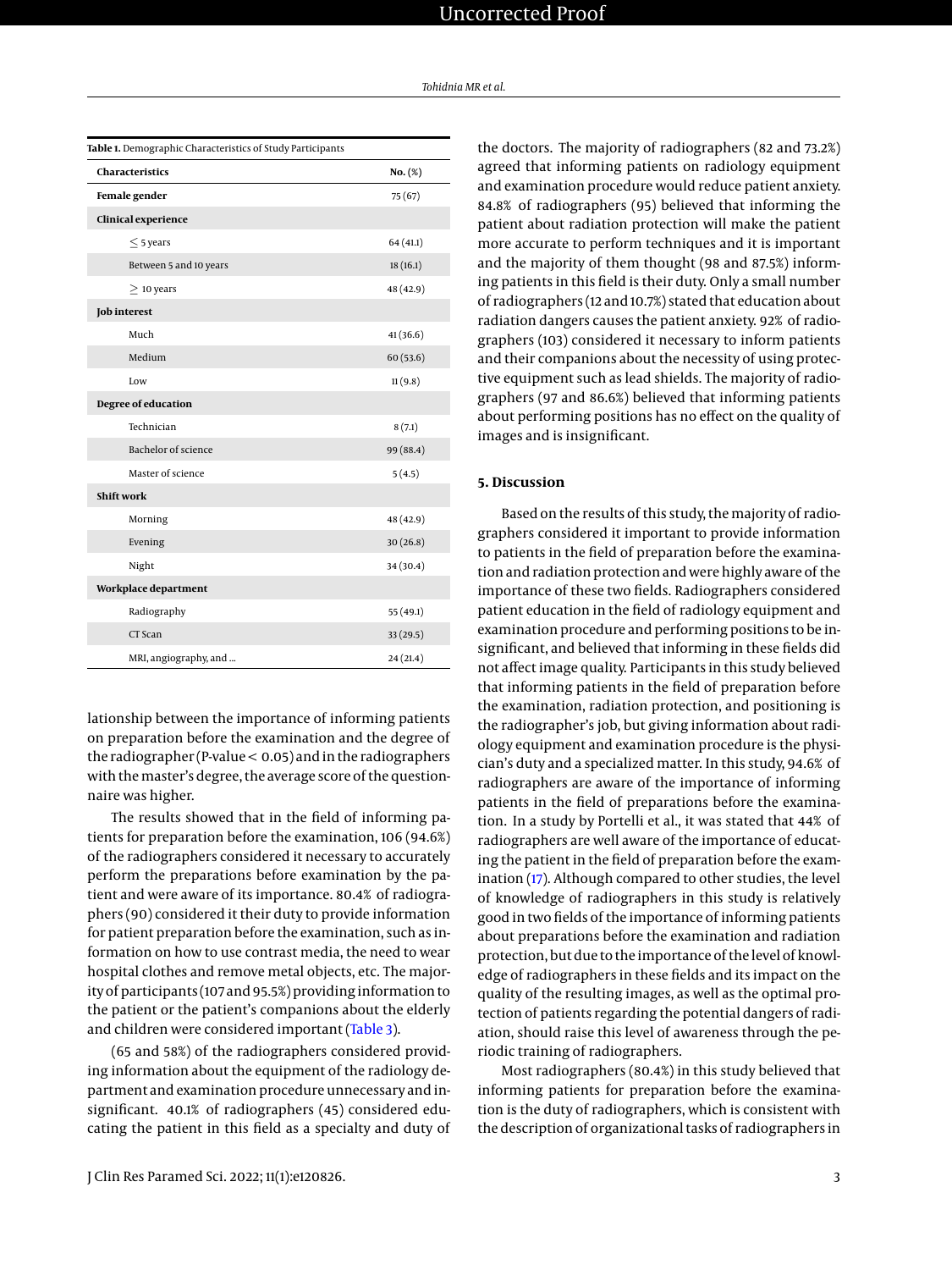<span id="page-3-0"></span>

| Table 2. Correlation Test Results Between Demographic Variables and Radiographers |                                                                              |                                                                                                |                                                        |                                                                          |                                                          |  |  |  |
|-----------------------------------------------------------------------------------|------------------------------------------------------------------------------|------------------------------------------------------------------------------------------------|--------------------------------------------------------|--------------------------------------------------------------------------|----------------------------------------------------------|--|--|--|
|                                                                                   | <b>Informing Patients on</b><br><b>Preparation Before the</b><br>Examination | <b>Informing Patients About the</b><br>Radiology Equipment and<br><b>Examination Procedure</b> | Informing<br>Patients About<br>Radiation<br>Protection | <b>Informing Patients</b><br><b>About Performing</b><br><b>Positions</b> | <b>The Total Score</b><br>of the<br><b>Questionnaire</b> |  |  |  |
| Age                                                                               | 0.06                                                                         | 0.03                                                                                           | $0.39**$                                               | 0.10                                                                     | 0.21                                                     |  |  |  |
| Gender                                                                            | $-0.07$                                                                      | $-0.19*$                                                                                       | $-0.21*$                                               | 0.09                                                                     | 0.04                                                     |  |  |  |
| <b>Job interest</b>                                                               | $-0.14$                                                                      | $-0.04$                                                                                        | $-0.06$                                                | 005                                                                      | $-0.12$                                                  |  |  |  |
| Degree of<br>education                                                            | $-0.06$                                                                      | 0.07                                                                                           | $-0.08$                                                | $-0.04$                                                                  | $-0.04$                                                  |  |  |  |
| Clinical<br>experience                                                            | 0.07                                                                         | 0.008                                                                                          | $0.37**$                                               | 0.17                                                                     | $0.24***$                                                |  |  |  |
| Workplace<br>department                                                           | 0.13                                                                         | $0.22*$                                                                                        | 0.03                                                   | 0.11                                                                     | 0.08                                                     |  |  |  |
| Shift work                                                                        | 0.13                                                                         | $-0.02$                                                                                        | $-0.03$                                                | $-0.11$                                                                  | $-0.04$                                                  |  |  |  |

<span id="page-3-1"></span>**Table 3.** Participants' Response to the Questions About in Four Aspects of the Importance of Informing Patients About Preparation Before the Examination, the Importance of Informing on the Equipment of the Radiology Department and Examination Procedure, the Importance of Informing on Radiation Protection, the Importance of Informing on the Performance of the Position <sup>a</sup>

|                                                                                                                                     | <b>Completely Agree</b> | Agree    | No Com-<br>ments | <b>Disagree</b> | Completely<br><b>Disagree</b> |
|-------------------------------------------------------------------------------------------------------------------------------------|-------------------------|----------|------------------|-----------------|-------------------------------|
| Informing patients on preparation before the examination                                                                            |                         |          |                  |                 |                               |
| Providing information for patient preparation is one of the tasks of<br>radiographers.                                              | 34(30.4)                | 56(50)   | 5(4.5)           | 16(14.3)        | 1(0.9)                        |
| Careful performance of preparations before examinations by the<br>patient is essential.                                             | 42 (37.5)               | 64(57.1) | 2(1.8)           | 3(2.7)          | 1(0.9)                        |
| Patient companion education is essential for the elderly and children.                                                              | 55(49.1)                | 52(46.4) | 2(1.8)           | 1(0.9)          | 2(1.8)                        |
| Informing patients about the radiology equipment and examination<br>procedure                                                       |                         |          |                  |                 |                               |
| Informing patients about the radiology equipment and examination<br>procedure by the radiographer is unnecessary and insignificant. | 13(11.6)                | 52(46.4) | 17(15.2)         | 25(22.3)        | 5(4.5)                        |
| Informing patients is a specialized matter and part of the physician's<br>duties.                                                   | 8(7.1)                  | 37(33)   | 18(16.1)         | 38 (33.9)       | 11(9.8)                       |
| Informing about radiology equipment and examination procedure<br>reduces patient anxiety.                                           | 22(19.6)                | 60(53.6) | 23(20.5)         | 5(4.5)          | 2(1.8)                        |
| Informing patients about radiation protection                                                                                       |                         |          |                  |                 |                               |
| Giving information about the dangers of radiation causes the patient<br>to be more careful to perform techniques and is important.  | 31(27.7)                | 64(57.1) | 5(4.5)           | 10(8.9)         | 2(1.8)                        |
| The radiographer must provide the necessary information in the field<br>of radiation protection.                                    | 41 (36.6)               | 57(50.9) | 7(6.3)           | 5(4.5)          | 2(1.8)                        |
| Giving information about the dangers of radiation causes the patient<br>anxiety.                                                    | 11(9.8)                 | 1(0.9)   | 16(14.3)         | 76 (67.9)       | 8(7.1)                        |
| Informing patients and their companions about the use of lead<br>shields is essential.                                              | 46(41.1)                | 57(50.9) | 5(4.5)           | 3(2.7)          | 1(0.9)                        |
| Informing patients about performing positions                                                                                       |                         |          |                  |                 |                               |
| Patient education in the field of performing positions does not affect<br>image quality and is of little importance.                | 41(36.6)                | 56(50)   | 3(2.7)           | 10(8.9)         | 2(1.8)                        |
| Informing patients in the field of performing positions is the task of<br>the radiographer.                                         | 62(55.4)                | 45(40.1) | 2(1.8)           | 2(1.8)          | 1(0.9)                        |
| Position training is possible in all patients.                                                                                      | 9(8)                    | 14(12.5) | 5(4.5)           | 55 (49.1)       | 29(25.9)                      |

<sup>a</sup> Values are expressed as No. (%).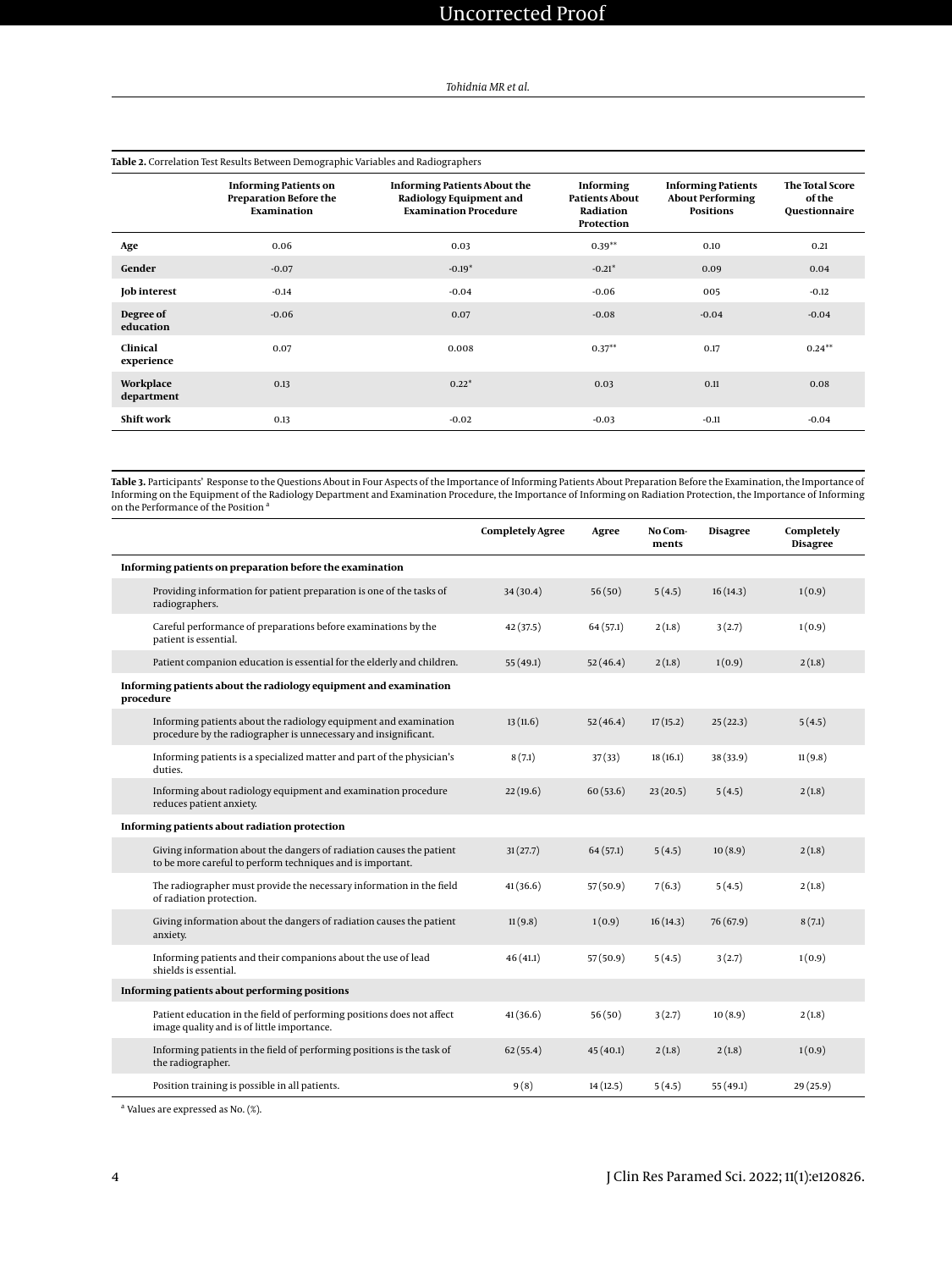Iran. However, the results of other studies in this field have shown that radiographers believe that informing patients to make the necessary preparations before the examination is the duty of radiologists [\(17-](#page-5-15)[19\)](#page-5-16). The difference in radiographers' views in this regard can be due to the description of different organizational tasks of radiographers and the lack of the same instructions for educating patients in medical imaging centers in the target communities.

In this study, most radiographers (95.5%) believed that in addition to the patient himself, informing the patient's companions about the elderly and children is essential. This finding is consistent with the results of another study in which 98.2% of radiographers considered training in this field necessary [\(17\)](#page-5-15). Also, other studies emphasize the importance of giving information in this field [\(20,](#page-5-17) [21\)](#page-5-18). Undoubtedly, radiographers in communicating with elderly patients and children with the help of their companions can lead to more effective training and should be followed seriously by radiographers. 58% of radiographers of the present study considered it unnecessary to inform patients about radiology equipment and examination procedure. The findings of a study in this field differ from this study and in that 85% of radiographers are aware of the importance of informing patients about radiology equipment and examination procedure [\(17\)](#page-5-15). 40.1% of radiographers in this study believe that informing in the field of equipment and examination procedure is the duty of a physician, which is different from the results of the study of Steves and Dowd [\(21\)](#page-5-18). Because radiographers spend more time with patients and due to access to equipment, they can show the equipment to the patient during the informing, patient informing in this regard by radiographers can bemore effective. In the present study, 73.2% of radiographers believed that informing patients on radiology equipment and examination procedure would reduce patients' anxiety, although informing was considered the duty of physicians. In other studies, patient education has been cited as a factor in reducing patient anxiety during the examination [\(21](#page-5-18)[-23\)](#page-5-19).

84.8% of radiographers in this study were aware of the importance of informing patients in the field of radiation protection, which is consistent with the results of another study in which 60% of radiologists agreed with the importance of this field [\(17\)](#page-5-15). Most radiographers (87.5%) of this study believed that informing patients about radiation protection is the responsibility of radiographers and 75% of radiographers believed that education in this area would not play a role in increasing patients' anxiety during imaging examinations. In Friedrich-Nel's study, 83% of radiographers believed that informing in this field was the responsibility of radiographers [\(18\)](#page-5-20). Although in Newman's and Ukkola et al.'s studies, 95% of radiographers believed that giving information to patients in this field was the physician's responsibility and 46% of radiographers in another study believed that informing patients about radiation dangers made patients anxious [\(24,](#page-5-21) [25\)](#page-5-22). Undoubtedly, proper informing in the field of radiation dangers and protection, as well as the practical application of radiation protection principles by radiographers will increase trust and reduce patients' anxiety, as well as increase patients' cooperation during radiology examinations and according to the job description of radiographers should be given serious attention.

86.6% of the radiographers in this study believed that informing patients about performing positions had no effect on image quality and was insignificant. An article on the importance of this field from the point of view of radiographers was not found according to the researches. In the present study, 95.5% of radiographers believed that giving information to patients about the performing positions is the duty of radiographers, which is consistent with the results of other studies in this field [\(21,](#page-5-18) [26\)](#page-5-23). But in another study, 44.3% of radiographers believed that informing patients about performing positions was the radiographer's job [\(18\)](#page-5-20). The results of the present study showed that 75% of radiographers did not consider it possible to teach positions in all patients, which is consistent with the results of another study in this field [\(23\)](#page-5-19).

#### *5.1. Study Limitations*

The use of a researcher-made questionnaire to collect data and the lack of a comprehensive and standard questionnaire in the field of the importance of informing patients in medical imaging and lack of online access to radiographs and the need for face-to-face referral to hospitals in the Corona pandemic are some of the limitations of this study.

#### *5.2. Conclusions*

Based on the findings of this study, radiographers considered it important to provide information to the patient in the field of preparation before examination and radiation protection while they considered informing patients about radiology equipment and examination procedure and performing the positions insignificant and believed that informing in these fields don't affect the image quality. Participants in this study believed that educating the patient in the fields of preparation before the examination, radiation protection, and positioning is the radiographer's job, but informing about radiology equipment and examination procedure is physician duty and a specialized matter. Due to the high importance of patient education in medical imaging centers by providing retraining courses,